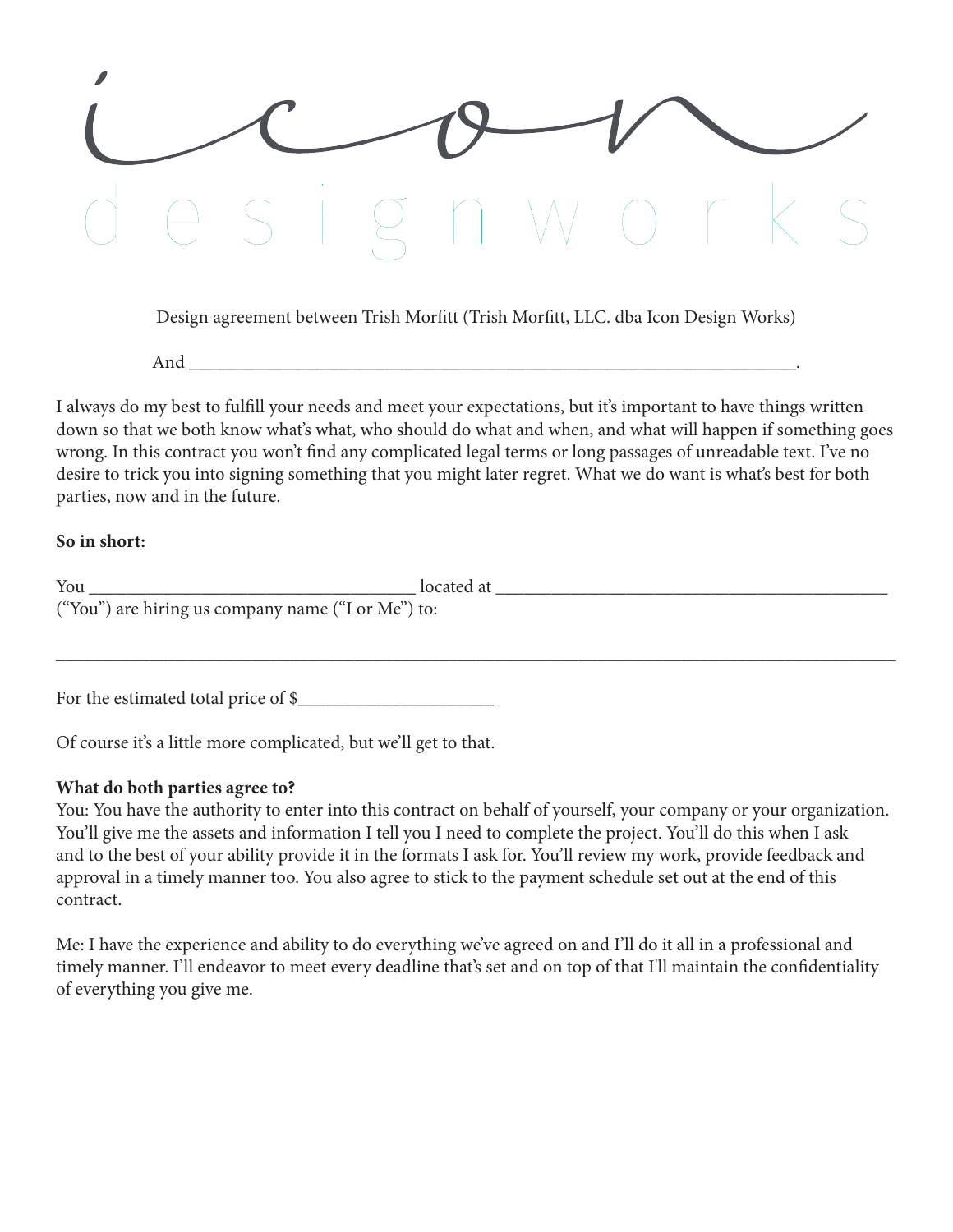## **GETTING DOWN TO THE NITTY GRITTY**

## **Design**

I create customized designs, and multiple or flexible layouts that adapt to the capabilities of many devices and screen sizes.

You'll have plenty of opportunities to review my work and provide feedback. I'll either share a Dropbox, Google Drive folder, draft file, or development site with you and we'll have regular, possibly daily contact.

If, at any stage, you change your mind about what you want to be delivered or are not happy with the direction my work is taking, we can revisit the proposal and revise (additional design fees may be incurred depending on the stage of the project at which major revisions occur, and types of changes to the design plan), or you may choose to pay me in full at my current published hourly rate (disregarding any discounts or package pricing we may have agreed on) for the time spent working with you until that point and terminate this contract.

# **Text Content**

I provide professional copywriting and editing services, most often included in your original proposal. If you choose to provide text, I will edit for clarity, content, and fit/layout unless you specifically request it not be edited. If I run into a situation where the content provided does not fit stylistically or I see an error, I will alert you of options.

## **Graphics, Logos, and Photographs**

Depending on the project, I will include stock and/or my own designed graphic files and/or stock or my own photography in the design costs. Any files you supply must meet minimum quality standards to be used. Graphic and logo files should be in an editable, vector digital format. You should supply photographs in a high resolution digital format.

## **Technical Support**

I'm not a website hosting company so I don't offer detailed tech support for website hosting, email or other services relating to hosting. I can provide: help purchasing and setting up a domain name, personalized email accounts and basic troubleshooting related to setting up and launching your site live to your domain. I do my best to go above and beyond where able; and provide resources for professional technical support if I cannot assist.

## **Search Engine Optimization (SEO)**

I don't guarantee your website's search engine ranking, but the web pages that I develop are accessible to search engines, and your entire site is put through an SEO test to ensure content is optimized. I can add Google Analytics or other tracking/SEO tools to your site if you provide the codes necessary. I can set these accounts up for you and do additional SEO and marketing at my current published per-hour rate.

## **Changes and Revisions**

I don't want to limit your ability to change your mind. The price at the beginning of this contract is based on the time I estimate I'll need to accomplish everything you've told me you want to achieve, but I'm happy to be flexible. If you want to change your mind or add anything new, that won't be a problem. Changes or additions that will require significantly more time than the original contract will be negotiated, agreed upon with a brief sub contract, and your invoice updated appropriately.

## **Ongoing Support**

For websites, I offer ongoing support on a retainer or per hour basis. These current rates are listed on my website: icondesignworks.com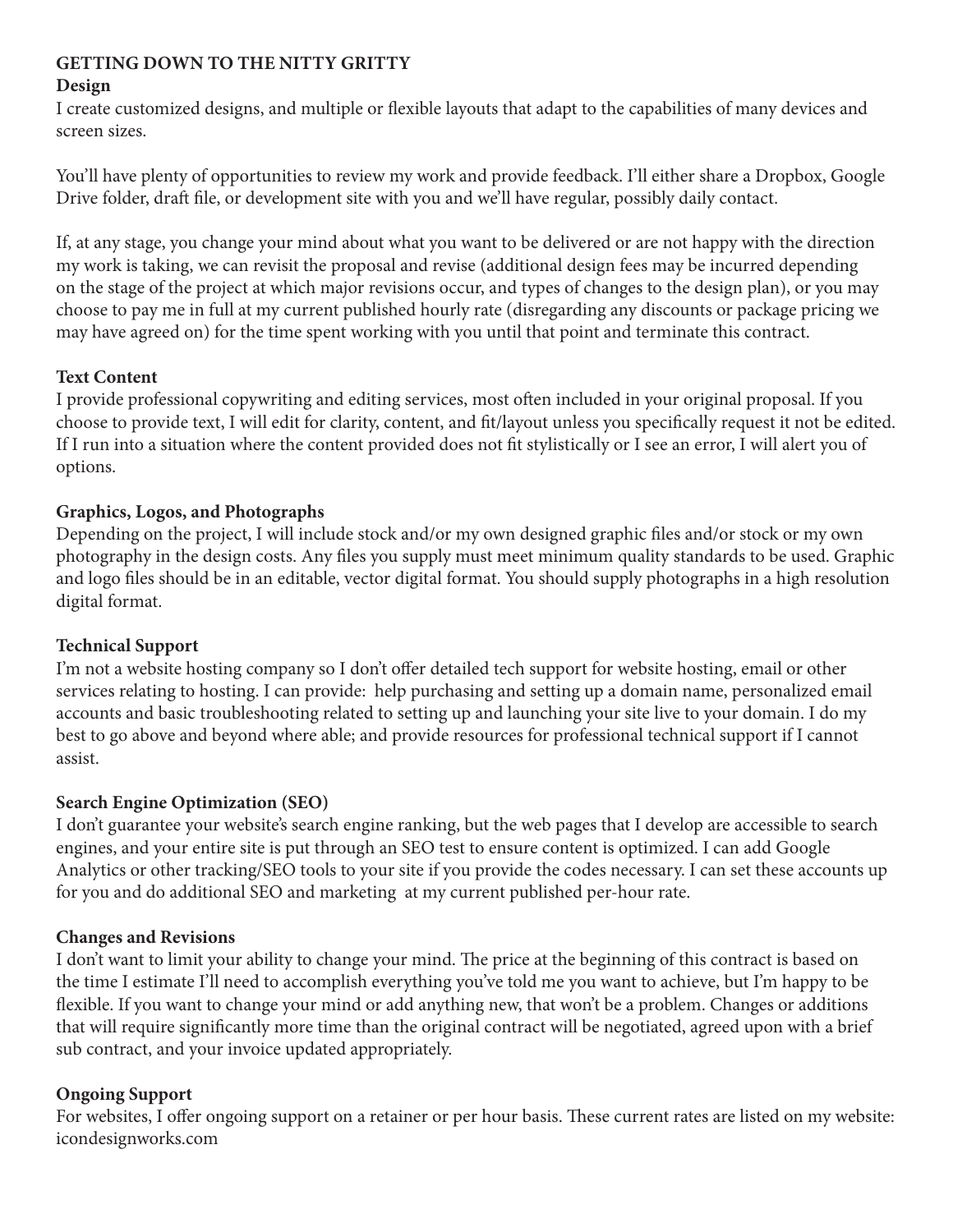## **Legal Stuff**

I'll carry out my work in accordance with good industry practice and at the standard expected from a suitably qualified person with relevant experience.

That said, I can't guarantee that my work will be error-free and so I can't be liable to you or any third-party for damages, including lost profits, lost savings or other incidental, consequential or special damages, even if you've advised me of them.

Your liability to me will also be limited to the amount of fees payable under this contract and you won't be liable to us or any third-party for damages, including lost profits, lost savings or other incidental, consequential or special damages, even if I've advised you of them.

Finally, if any provision of this contract shall be unlawful, void, or for any reason unenforceable, then that provision shall be deemed severable from this contract and shall not affect the validity and enforceability of any remaining provisions.

#### **Intellectual Property Rights**

Just to be clear, "Intellectual property rights" means all patents, rights to inventions, copyright (including rights in software) and related rights, trademarks, service marks, get up and trade names, internet domain names, rights to goodwill or to sue for passing off, rights in designs, database rights, rights in confidential information (including know-how) and any other intellectual property rights, in each case whether registered or unregistered and including all applications (or rights to apply) for, and renewals or extensions of, such rights and all similar or equivalent rights or forms of protection which subsist or shall subsist now or in the future in any part of the world. Now in English.

First, you guarantee that all elements of text, images or other artwork you provide are either owned by your good self, or that you have explicit permission to use them (either written or you've purchased a license). When you provide text, images or other artwork to me, you agree to protect me from any claim by a third party that we're using their intellectual property.

I guarantee that all elements of the work I create and deliver to you are either owned by me or I've obtained permission to provide them to you. When I provide text, images or other artwork to you, I agree to protect you from any claim by a third party that you're using their intellectual property. Provided you've paid in full for the work and that this contract hasn't been terminated, I'll assign all intellectual property rights to you as follows:

You'll own the website or other material I design for you plus the visual elements that I create for it. For a website, I'll transfer ownership of the site to you, and remain on the account with administrative privileges. You own all intellectual property rights of text, images, site specification and data you provided, unless someone else owns them and has given you permission to use them.

I'll own any intellectual property rights I've developed prior to, or developed separately from this project that have not paid for by you, but are used in your project (example: a font I've created). I'll own the unique combination of these elements that constitutes a complete design and I'll license its use to you, exclusively and in perpetuity for this project only, unless we agree otherwise.

## **Displaying My Work**

I love to show off my work, so I reserve the right to display all aspects of my creative work, including sketches, work-in-progress designs and the completed project on my portfolio and in articles on websites, in magazine articles and in books.